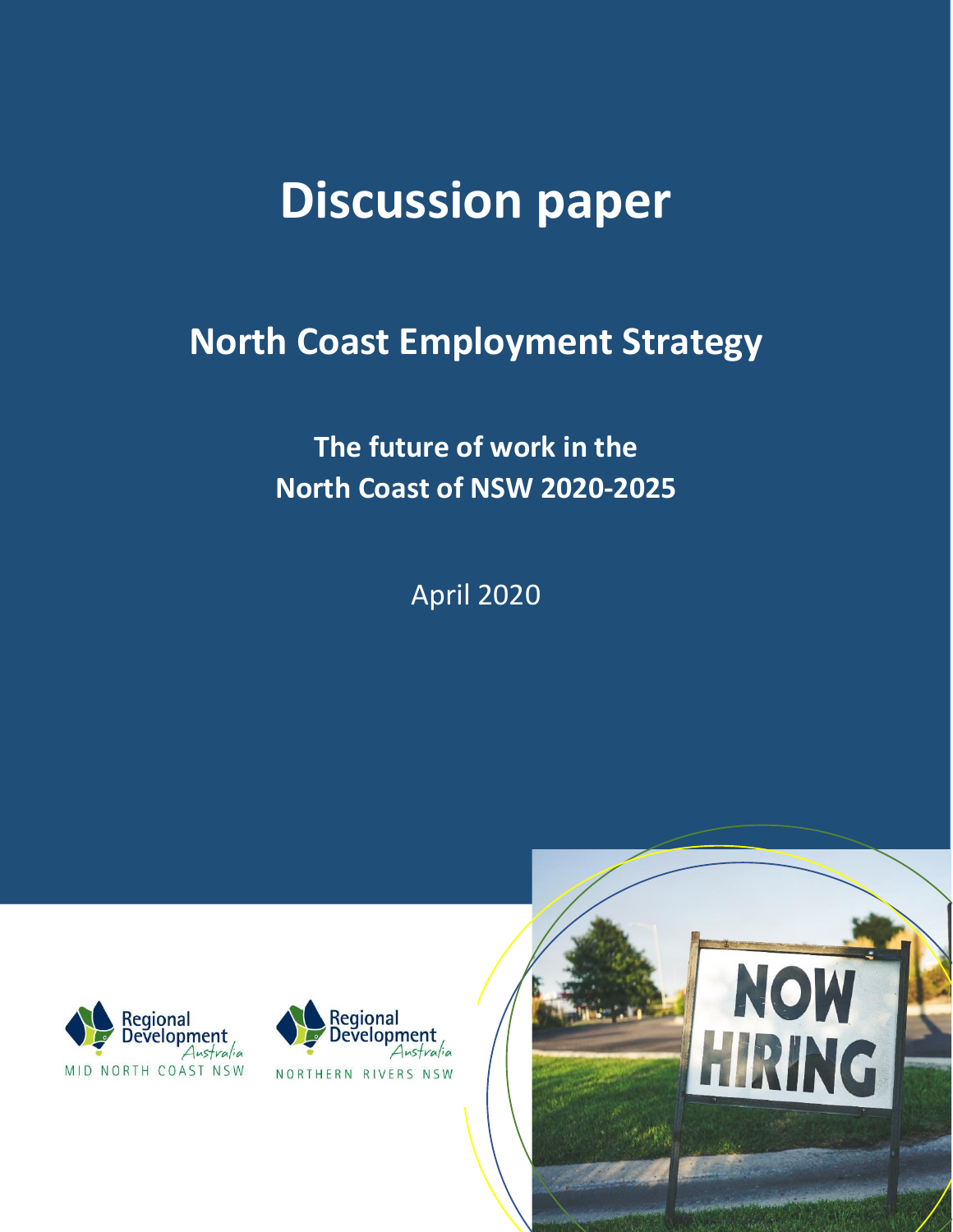## Contents

| 3. |  |
|----|--|
|    |  |
|    |  |
|    |  |
|    |  |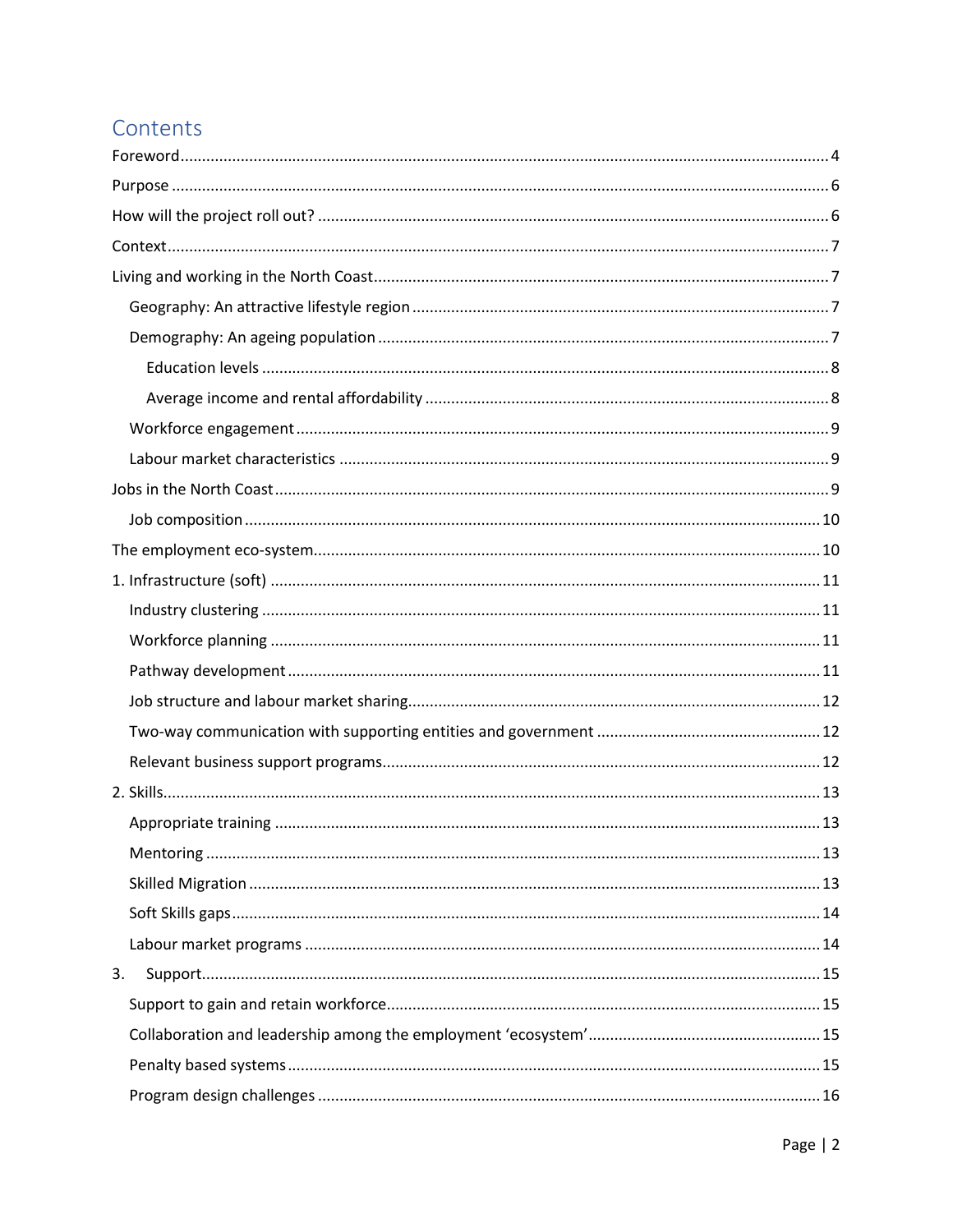#### **Acknowledgement of Country**

We acknowledge the traditional owners of the land and Elders past and present.

#### **Disclaimer**

Any representation, statement, opinion or advice, expressed or implied in this document is made in good faith but on the basis that Regional Development Australia Mid North Coast and Regional Development Australia Northern Rivers is not liable (whether by reason of negligence, lack of care or otherwise) to any person for any damage or loss whatsoever which has occurred or may occur in relation to that person taking or not taking (as the case may be) action in respect of any representation, statement or advice referred to the project or reports.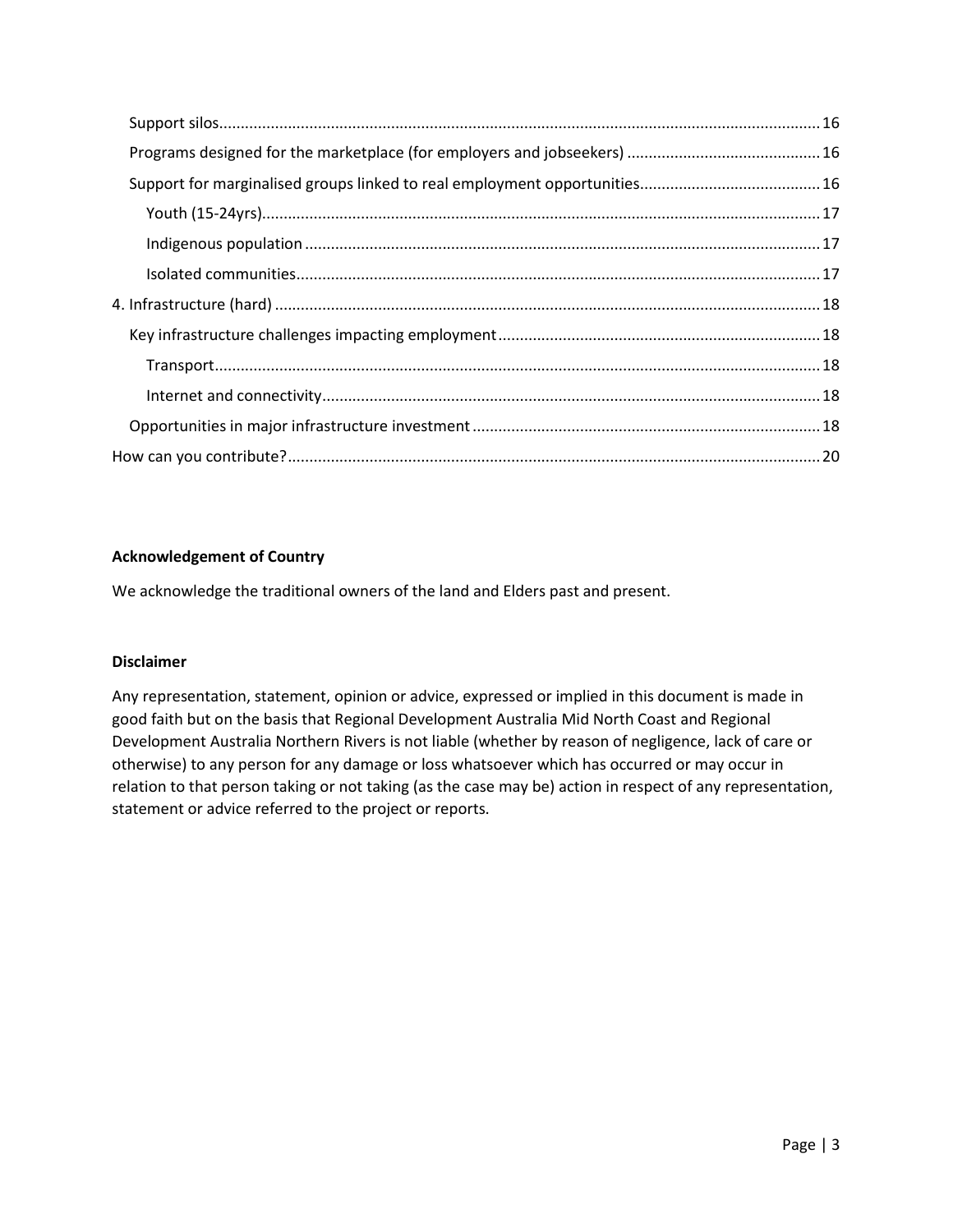## <span id="page-3-0"></span>**Foreword**

The employment eco-system in the North Coast of New South Wales is typical of many regional areas across Australia. These areas are characterised by many agencies, organisations, and individuals all working towards the reduction of unemployment figures which are often higher than metro areas.

This pursuit of reducing unemployment figures often negates the many and varied opportunities to work collectively and collaboratively to build opportunity in the marketplace for both employers and jobseekers. Initiatives are too often replicated and repeated over time, as funding expires for one focus group and ultimately replaced to be directed towards another.

There has not been a collective strategy to address employment opportunities in the North Coast.

Recent impacts of bushfires, flood and Covid-19 during 2019/20 have highlighted the need to work together as a region to address the challenges impacting both businesses and jobseekers. While there is agreement on the main goal of reducing unemployment, there is a vastly under-coordinated effort to achieve it.

The broader North Coast Employment Strategy project incorporating this discussion paper, a series of consultations and finally the strategy will set out a roadmap to coordinate these efforts in a collective way.

A collective strategy for change is essential if we are to draw together the disparate elements described above. The authors suggest that the implementation of **ONE** strategy is the most important tool required to help solve the difficult issue of reducing unemployment in any region. A strategy that places the key parties, jobseekers, long-term unemployed, carers etc. in the centre of the model with all other actors working in a symbiotic, collective and collaborative way for the good of the job seeker and their support networks.

The strategy will consider the many and varied steps required for a jobseeker to identify, access and sustain an employment pathway. Integrating solutions additional to the needs of the jobseeker (from building self-confidence through to housing etc.).

The strategy will draw together the 'employment ecosystem' including all levels of government and endeavor to break down silos that exist between employment services, education, social services and employers.

It will focus on industry and identified opportunities as opposed to starting at the other end (the jobseeker) which is typical of the current eco-system.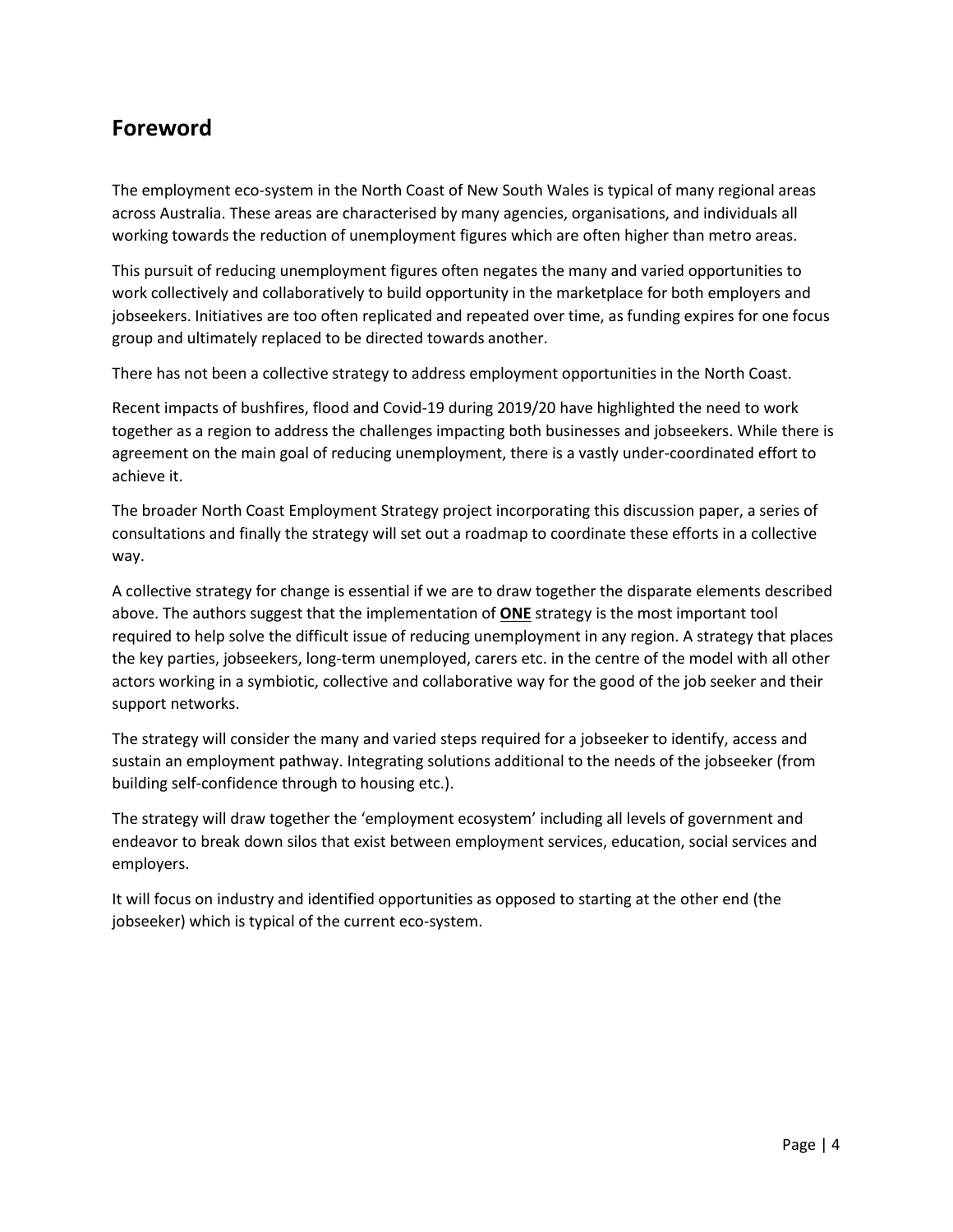While the model may be place-based it will include elements that can be replicated nationally. Exploring ideas for projects that will be able to easily (and cost effectively) be implemented by locally based service providers.

Perhaps most importantly it will have a measurement system at its core which will clearly show the drivers of regional employment (as relevant to the North Coast) and incremental measures which impact on the issue.

Imwillian

Tim Williamson **Kerry Grace** Director of Regional Development **Director of Regional Development** Regional Development Australia and Regional Development Australia Northern Rivers and Mid North Coast and Mid North Coast and Mid North Coast and Mid North Coast and Mid North Coast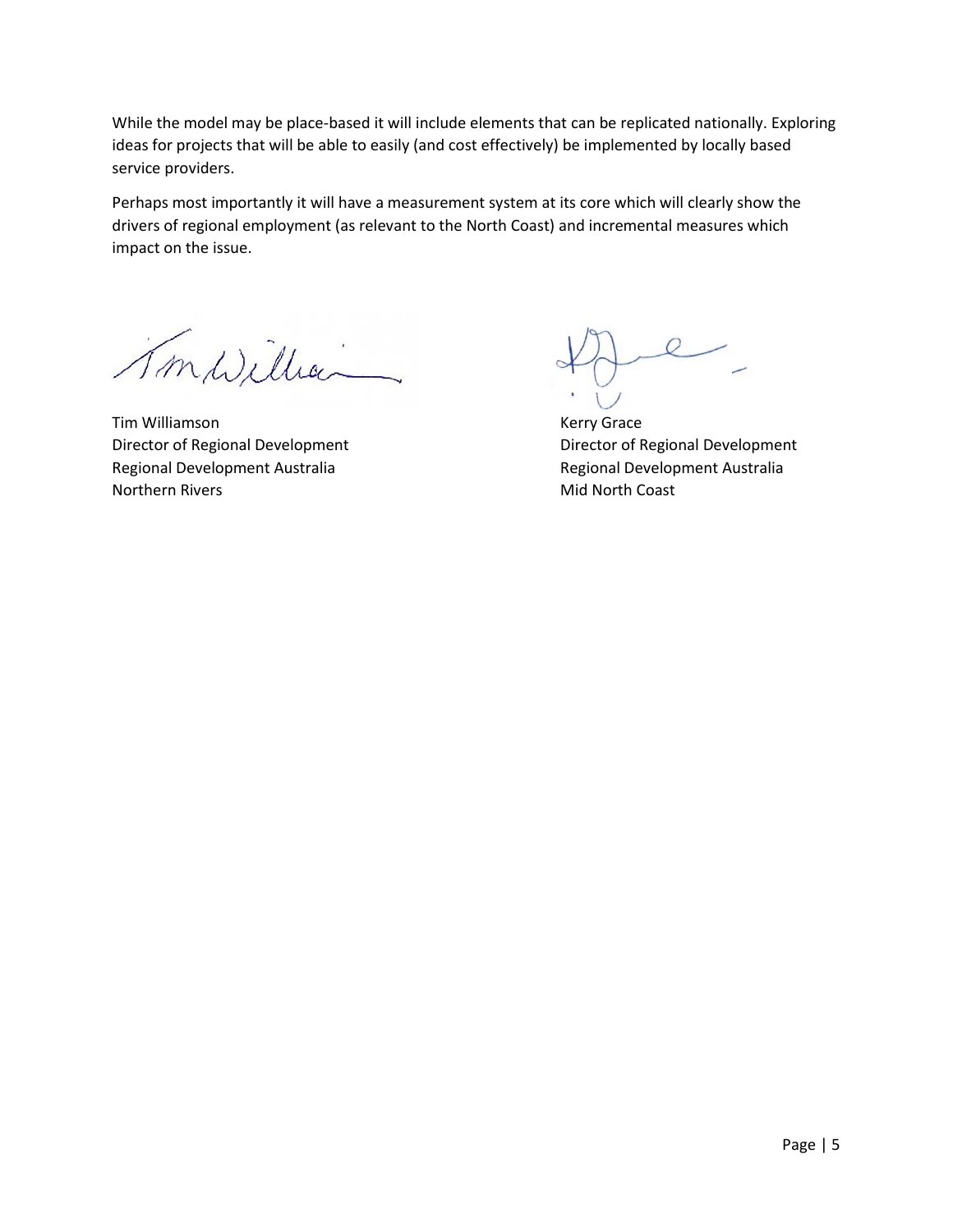### <span id="page-5-0"></span>**Purpose**

There is not a shortage of strategies, reports, implementation plans and meetings about regional employment, particularly for more marginalised groups such as youth, Indigenous Australians and the ageing population. Actions are based around solving the presenting issues, rather than root causes of unemployment. Strategies focus on fixing problems rather than proactively seeking out cultural and systematic change. Rarely is there engagement with the entities that have the ultimate say in turning around unemployment, employers.

The greatest problem brought about by these many and disparate strategies is that they don't always 'speak' to one another. Stakeholder fatigue is a recurring problem as issue after issue is addressed with varying results. Current funding models limit the sustainability of programmes that are continuously rolled out with different names but ultimately seek to solve the same problem.

Sustainable change will take longer, however it will enable all entities to understand their roles and to work together to support lasting solutions. This paper seeks to address the failings noted above and provide real direction and commitment to a sustainable strategy.

The North Coast Employment Strategy project will incorporate:

- A discussion paper
- Consultation via an online survey
- Consultation via e-submission

The result will be the **North Coast Employment Strategy** document. This document will be workshopped by the two RDAs with key influencing government agencies with the aim of laying the foundations for programs that align with the recommendations of the strategy.

## <span id="page-5-1"></span>**How will the project roll out?**

A collaborative strategy requires a collaborative process. Regional Development Australia Mid North Coast (RDAMNC) and Regional Development Australia Northern Rivers (RDANR) will work together to form this Discussion paper and to invite an appropriate range of stakeholders to provide input.

Rather than writing the strategy **for** the region, RDAMNC and RDANR have agreed the best approach is a collaborative approach with stakeholders in the region. The Regional Australia Institute has also partnered with the program and will contribute to the final document and advocacy.

#### **The project timeframe follows:**

| 16 April | Distribute Discussion Paper to North Coast Stakeholders          |  |  |
|----------|------------------------------------------------------------------|--|--|
|          | Online survey opens for submissions, written feedback is invited |  |  |
| 12 May   | All submissions close                                            |  |  |
| 23 June  | North Coast Employment Strategy released                         |  |  |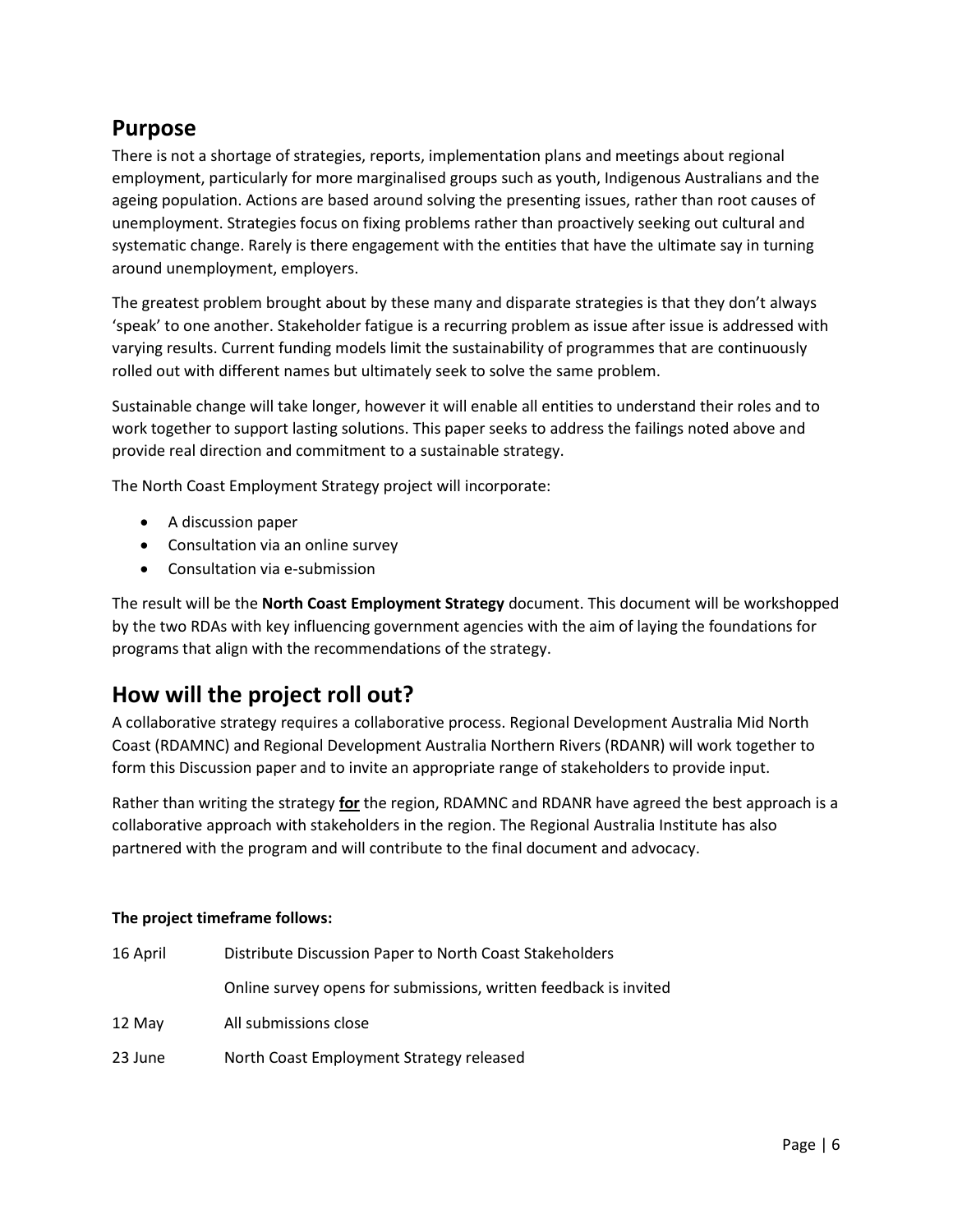## <span id="page-6-0"></span>**Context**

The North Coast Employment Strategy will draw together key challenges and opportunities that impact Jobseekers, Employers and Service Providers (including job services, education and welfare services). Adopting a place-based initiative which focuses on challenges and opportunities (such as infrastructure builds, high employing industries) that are unique to the region.

First, it's important to understand the North Coast, its population and employment opportunities.

## <span id="page-6-1"></span>**Living and working in the North Coast**

#### <span id="page-6-2"></span>**Geography: An attractive lifestyle region**

The North Coast Region Regional Development Australia (RDA) regions span Tweed Heads in the North to Taree in the South. The region incorporates major regional cities including: Tweed Heads, Lismore, Grafton, Coffs Harbour and Port Macquarie.

Distinguished by a pristine coastline nestled within a clean, green mountain range the North Coast is a popular destination for both tree and sea changers. "Relocaters" often have years of experience from running their own businesses and skills from previous employment. Some do relocate their existing enterprises and others establish new businesses and others happily accept working in lower level positions and responsibilities than previous roles. The North Coast's natural attraction as a lifestyle region can make it difficult for the marginalised jobseekers to enter the workforce.



#### <span id="page-6-3"></span>**Demography: An ageing population**

The population of the region in 2020 is around 575,446 comprising of 302,649 in the Northern Rivers (Tweed to Grafton) and a further 272,797 in the Mid North Coast (Coffs Harbour to Taree).

The median age of people in the Northern Rivers is 46 and 47 in the Mid North Coast, which is much older than the state median age of 38 years. The ageing population (people aged 65 years +) across the North Coast is of some concern recording 25% in the Mid North Coast and 23.1% of the population in the Northern Rivers when compared to the NSW State average of just 16.3%.

The single largest age cohort in RDA Northern Rivers Region is '55-59 years' representing 7.91 percent of the population. In the RDA Mid North Coast region, the largest age cohort is slightly older at 65- 69yrs (7.8 percent) compared to NSW as whole where the single

largest age cohort in New South Wales (State) is "30-34 years" representing 7.22 percent of the population. The youth cohorts (15-24 [D1]year old) for Northern Rivers total 10.11% and 10.8% in the MNC while NSW as a whole is slightly higher at 12.54%.

Annualised population growth in the Northern Rivers is 0.8% and in the Mid North Coast it is 1.1% both below the NSW 1.6%.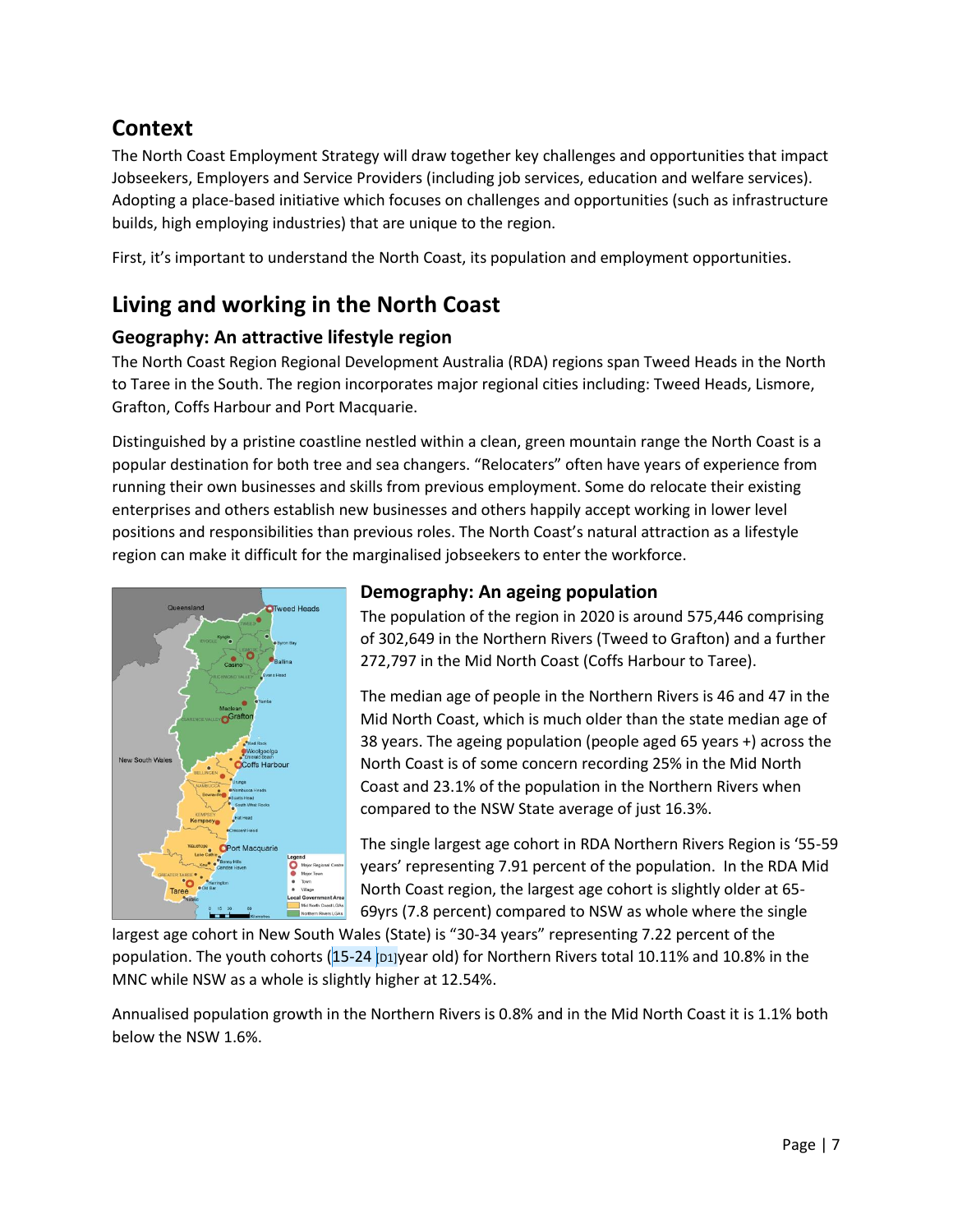Understanding the population by life stage within the North Coast provides valuable insights into the region's requirements for amenity, services, infrastructure, investment and education and employment opportunities. The largest life stage group in the North Coast is: Working Age - 30 to 64 years, representing 44.4% percent of the overall population which is consistent with NSW.

#### <span id="page-7-0"></span>**Education levels**

Education levels across the community are a key indicator of the propensity of residents to be engaged in the work force and are also an important factor influencing levels of relative social wellbeing in the region.

In 2017 RDAMNC conducted an economic analysis of the university sector in the Mid North Coast. This report indicated the Mid North Coast has the highest density of universities of any regional centre in Australia.

#### <span id="page-7-1"></span>**Average income and rental affordability**

The median weekly income (individual) in the Northern Rivers is \$534 and in the Mid North Coast it is \$512. Median weekly household rent is around \$325-350 which compares to NSW median of \$400-\$424 per week average \$380. In some parts of the region, particularly in and around the Byron Bay area with a median weekly household rent of \$450, it has gained the unwelcome mantle as one of the least affordable regions in Australia for renting.

CASE STUDY: A large cohort of Byron Bay workers are placed in the visitor economy which typically make up the lower end of the salary spectrum. Affordable housing is at a premium as much of the rental stock is now offered to shared economy platforms, driving up prices. This displaces workers who need to travel from outside the main Byron hub with little public transport to aid the commute. On the other hand, other areas in the North Coast are highly affordable, but can lack meaningful employment opportunities.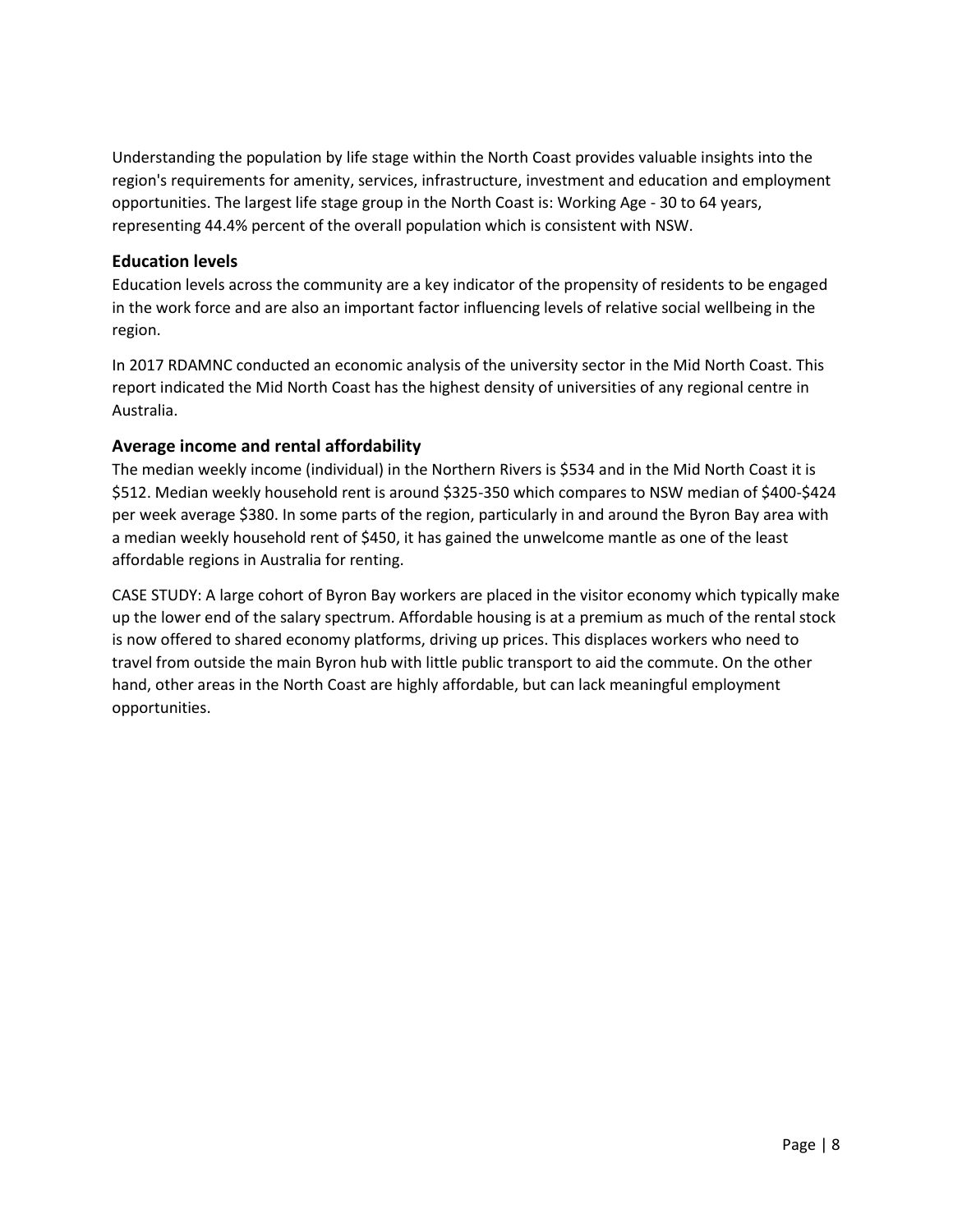#### <span id="page-8-0"></span>**Workforce engagement**



## REMPLAN

#### <span id="page-8-1"></span>**Labour market characteristics**

291,352 people from the total population of around 575,000 in the North Coast participate in the labour market. The North Coast labour market has a relatively diversified industry base to choose from and is trending toward being characterised as a more modern economic mix of professional services and service-related industries. However traditional sectors such as Agriculture, Fishery and Forestry are still significant drivers of the economy and value adding such as food and beverage manufacturing is becoming valuable to the local job seekers.

## <span id="page-8-2"></span>**Jobs in the North Coast**

There are 27,175 businesses in the North Coast and a further 20,509 in the Mid North Coast. Of these businesses only 453 employ more than 20 people in the Northern Rivers, and 382 in the Mid North Coast. It is notable that of the 48,000 businesses, a substantial percentage of businesses across the



region are sole traders and do not employ (64% in the Northern Rivers and 60% in the Mid North Coast).

Across the region, health care and social assistance, retail trade and the construction industries are the major industries, employing around 74,000 workers or 25% of the workforce.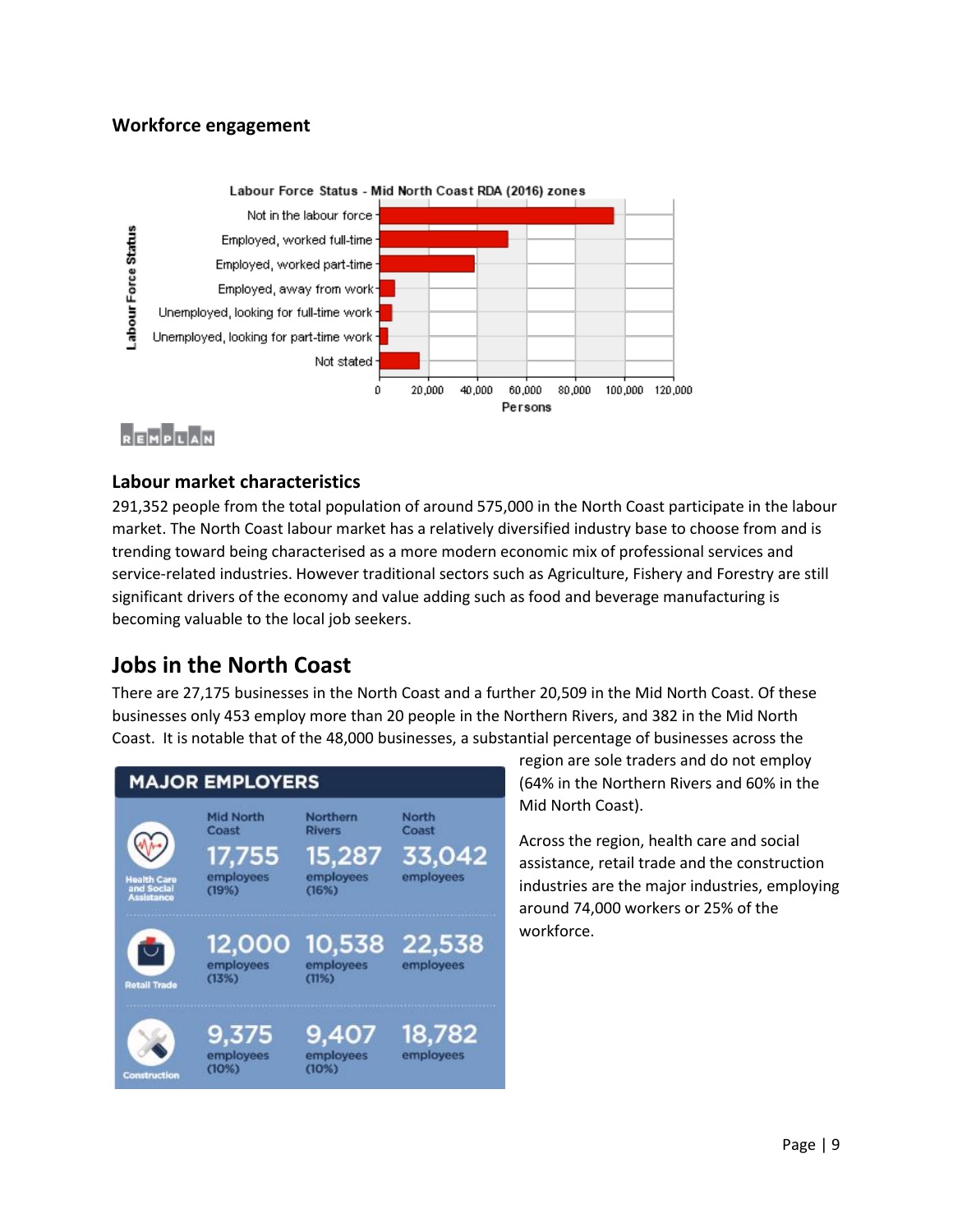#### <span id="page-9-0"></span>**Job composition**

In 2016, across the North Coast 210,000 people were employed in either fulltime, part time or regarded as employed but away from work. 25.6% of employed people are engaged in a full-time basis with 18.8% employed as part-time.

#### <span id="page-9-1"></span>**The employment eco-system**

Employment strategies generally form around a target group (e.g. the jobseeker, a specific jobseeker typology, an employer, a town), seek out opportunities and issues and then apply actions. They are time limited and generally have an end point.

The North Coast Employment Strategy proposes a collaborative approach to addressing the underpinning issues that continue to stifle employment and hinder business growth in the region. The Strategy is embedded within a framework that is relatable to any challenge or opportunity for jobseekers or employers. We propose this is the best place to start for sustainable change.



Figure 1: North Coast Employment Strategy Framework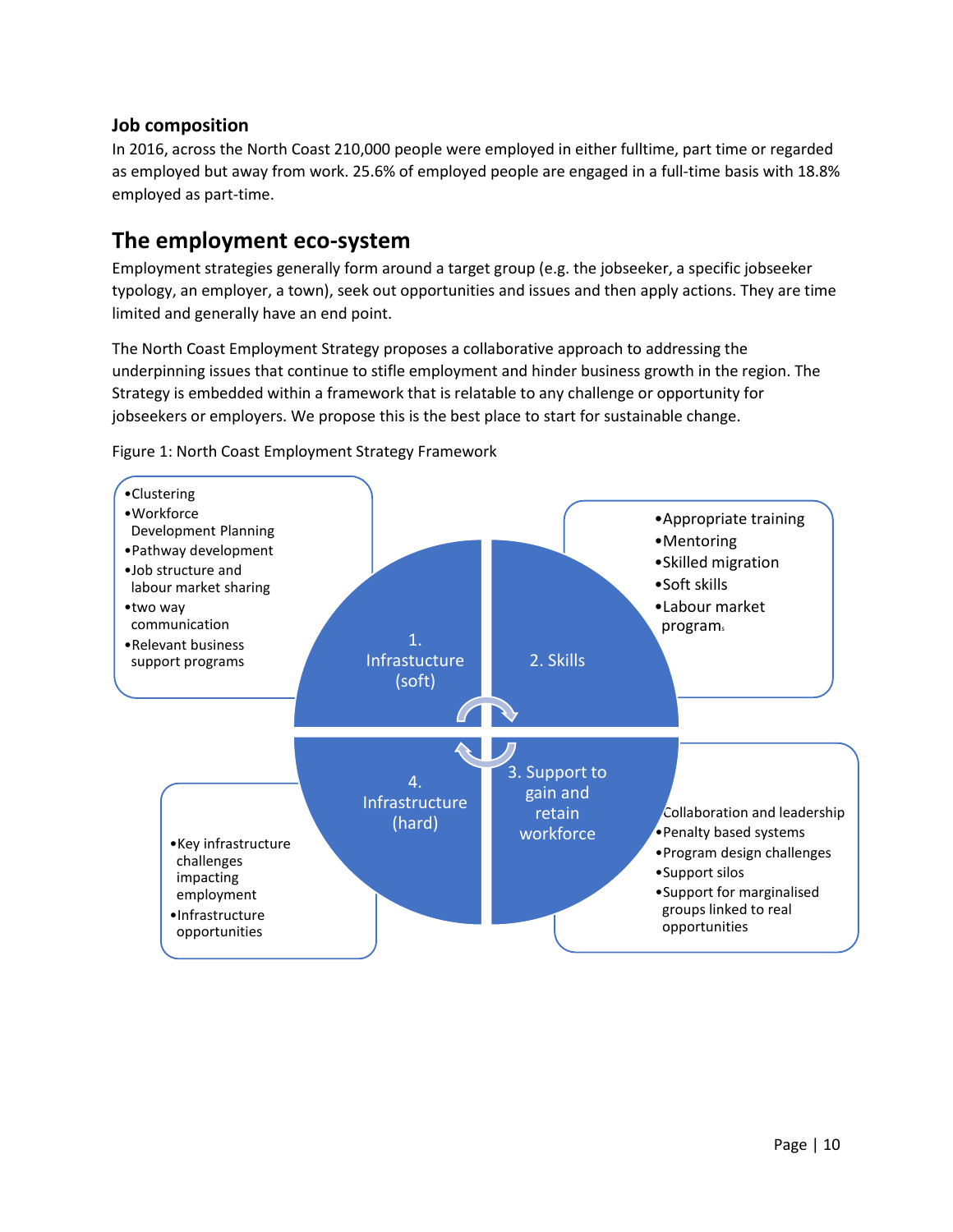## <span id="page-10-0"></span>**1. Infrastructure (soft)**

With current workforce unemployment rates in the North Coast sitting above 6% and 13.2% among young people.(This data is pre-Covid-19 and it's fair to think the region is somehow failing to enable jobseekers with the appropriate skills, support and networks to fill the blatant skill gaps in the marketplace.) This is a complex issue to solve, it's worth considering that we are starting at the wrong place – fixing the supply as opposed to encouraging the demand.

A long-term approach to employment in the North Coast needs to be focused upon, an approach that is led by industry (demand), supported by education and welfare services and engaged in by jobseekers (supply).

Adopting a demand-driven approach is not new and initiatives of this nature are more likely to relate to single projects (e.g. the build of the Clarence Correctional Centre), crisis relieving (for example shortages of diesel mechanics) or funding related (for example disability service projects leading into NDIS) rather than business as usual.

Considering soft infrastructure as the driving philosophy and understanding collaborative networks, engagement, governance and governing systems that drive industry initiatives are all key to the success of our proposal.

The following items are important to the discussion paper from the industry perspective:

#### <span id="page-10-1"></span>**Industry clustering**

There are many examples of successful industry clustering in the North Coast. Nambucca Valley's Vehicle Manufacturing Industry cluster has worked together to share labour pools, training opportunities and even capital equipment to grow their supply chain. Geographic clustering of this nature has great capacity to attract skilled staff, create pathways for employment and even contribute to industry attraction. Competition and lack of time among management teams are two factors that can detract from industry clustering and so strong facilitation is needed to support its successful implementation. In the Nambucca Valley the local Council's Business Development Officer has supported growth and development over the past 20 years.

#### <span id="page-10-2"></span>**Workforce planning**

69% of the North Coast Skills Snapshot respondents do not have or do not know if they have a workforce development plan. Yet over 50% of the respondents felt their business would grow within the following five years. Without a cohesive plan these businesses have very limited opportunity to source skilled staff (or grow the skills of existing staff) within logical timeframes and many will experience issues as they begin to expand.

#### <span id="page-10-3"></span>**Pathway development**

This discussion paper argues that businesses based in regional NSW could be better placed to directly influence job pathways from school to industry than if they were based in larger centres. Businesses can work directly with organisations such as Training NSW and Regional Development Australia, to influence and establish direct pathways for the required skill sets through the programs and networks described above. While the situation is currently fluid, there is broad recognition by all parties that new and innovative pathways can be and need to be developed that differ from the traditional methods.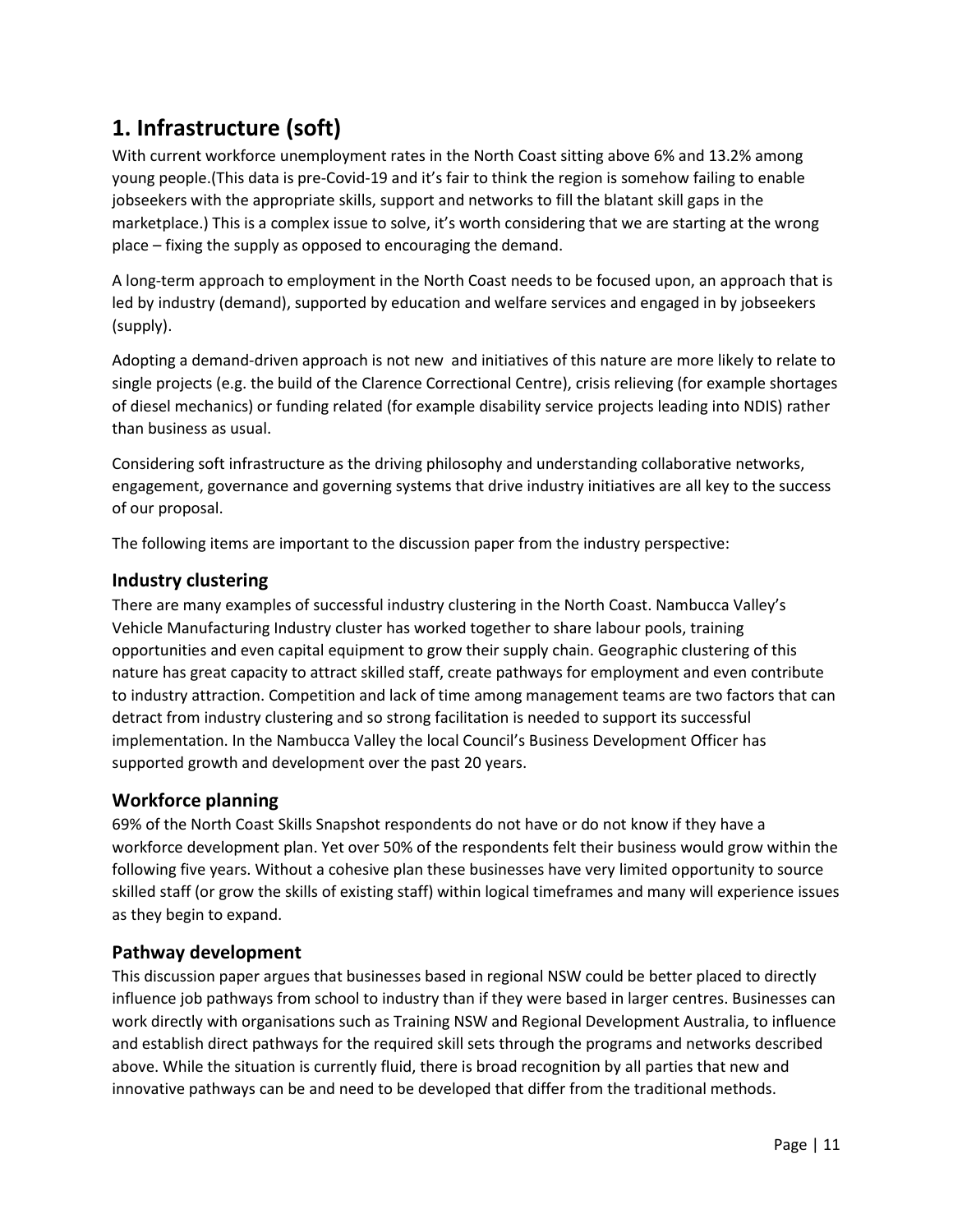Pathway opportunities have great capacity to reduce workforce leakages, particularly among skilled staff who may feel the need to relocate for career growth.

#### <span id="page-11-0"></span>**Job structure and labour market sharing**

Both the gig economy and workforce casualisation contribute to under employment. Today's business environment is disrupted, characterised typically by high levels of casualisation, under employment, with many simultaneously working multiple short-term contracted jobs, often with physical separation from the main employer and other staff. Business models, technologies, globalisation are all creating waves of disruption at an alarming rate. Jobs young people will be moving into aren't invented yet and they will be expected to work across many different sectors during their working lifetime. A 'job for life' is a rarity, if not already an extinct concept. At the other end of the demographic, baby boomers who have been made redundant because of these disruptions face difficult challenges when attempting to re-enter the workforce.

Perhaps the most important issue facing employees is the rapid spread of casualisation of the workforce. New entrants will be required to work multiple roles in multiple industries, and perhaps running their own business or 'side hack'. While this flexibility might suit some personalities and situations, it is already resulting in many young people having '**Gen Y burnout'**.

#### <span id="page-11-1"></span>**Two-way communication with supporting entities and government**

Understanding the needs of industry is not always among the charter of services that support jobseekers. For example, schools may be disconnected with future employment opportunities (such as planned public infrastructure projects). Welfare services may not know the main employing industries and point candidates towards industries that have few jobs.

Strengthening linkages between supporting services and industry will enable more robust conversations about ways to successfully support both jobseekers and existing staff, it will also provide industry with another pipeline to meet workforce demands.

#### <span id="page-11-2"></span>**Relevant business support programs**

These communication channels also have the capacity to influence the development of programs that are relevant to employers and to link employers with opportunities that are often missed.

- **1. What industry clusters currently exist in the region?**
- **2. How have the industry clusters succeeded? What lessons have been learned?**
- **3. What support do businesses need in workforce planning?**
- **4. Do business owners feel they have a voice that can influence the things that impact on their ability to create employment opportunities?**
- **5. What needs to happen to make it easier for employers to create job opportunities?**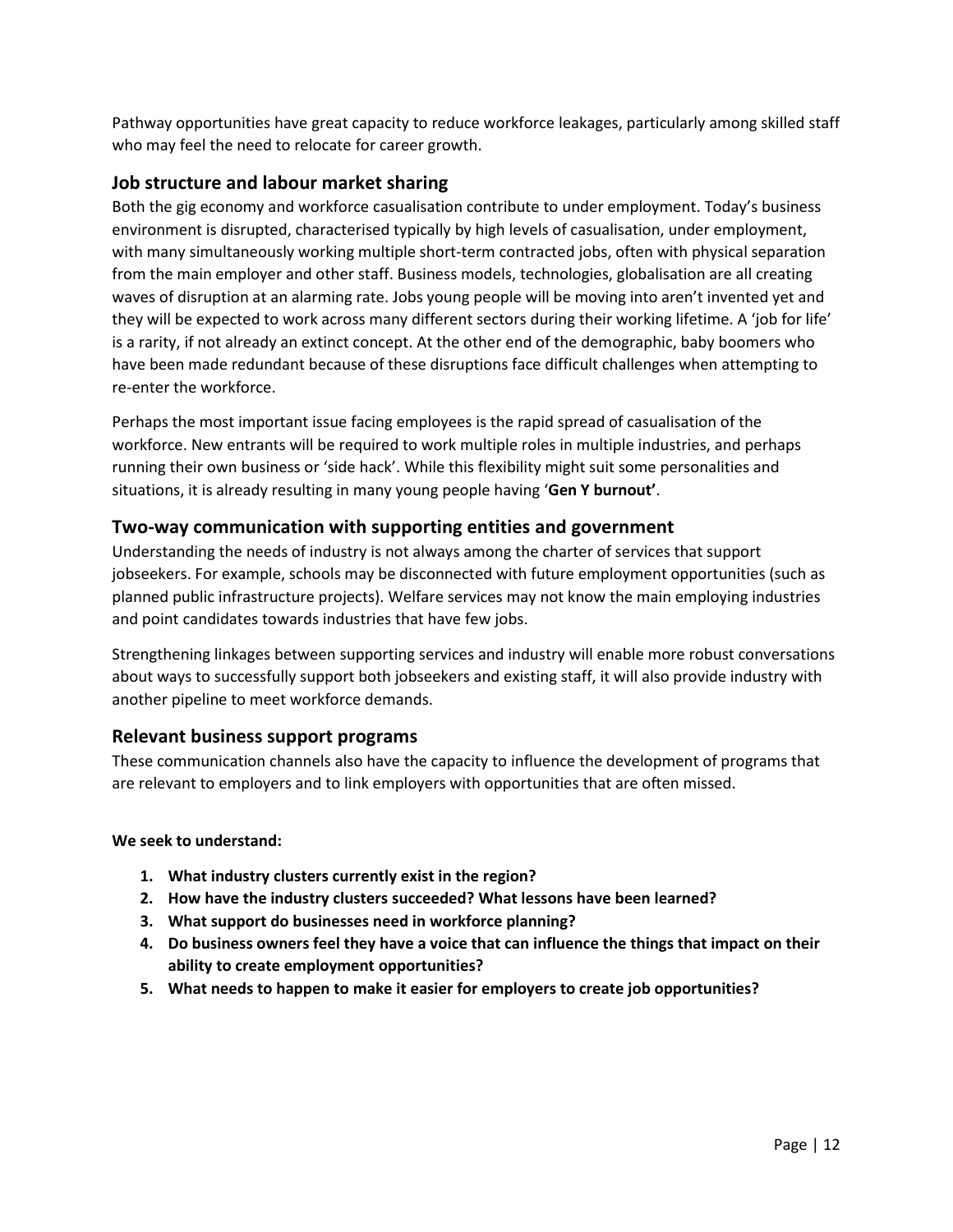## <span id="page-12-0"></span>**2. Skills**

The 2019 North Coast Skills Snapshot highlighted skill shortages across management, marketing, technology as well as industry specific skills. Respondents to the survey suggested that looking to their future workforce, the skillsets required would be more specific to the industry. Due to the rapid changes in technology employees would need to have an increased digital literacy and an ability to understand,

#### **CHALLENGES TO GET SKILLED STAFF**

|         |          | Of all survey respondents,<br>the following challenges were<br>experienced in seeking<br>skilled staff: |             |  |
|---------|----------|---------------------------------------------------------------------------------------------------------|-------------|--|
|         | 54% 45%  | 41%                                                                                                     | 34%         |  |
| lack of | location | attitude                                                                                                | competition |  |

towards

employment

from

employees / prospective

employees

from

out of the

region

manage and use new technologies. A range of soft skills were also valued by employers who responded to the above survey, stating that an ability to work in teams, problem solving, and good communication skills were priority skillsets for the future.

Businesses that participated in the 2019 North Coast Skills Snapshot reported a range of issues finding skilled staff. This survey targeted businesses located in the North Coast of NSW and more than half of the respondents cited difficulty in finding available skillsets with just under half reporting that finding local skills was a challenge due to the small population base and the remoteness of the businesses location (48% and 45% respectively). While a smaller percentage (34%) thought that

competition for skills from outside the region was an issue, this could be related to workers increasingly having the ability to telecommute taking up wages based on a higher metro salary, than those offered by local regional employers.

A coordinated approach to addressing skill and workforce gaps in the marketplace is essential. While there are numerous approaches to address skill gaps, it is certain the best place to start is with industry (see 4. Soft Infrastructure). The following approaches to addressing skill gaps as a component of a broader employment eco-system could be considered.

#### <span id="page-12-1"></span>**Appropriate training**

(remoteness)

48%

Small

population base

available

skills in the

region

Training must be accessible (in terms of location and time) and relevant to the needs of an industry. While marginalised groups have been more exposed to "training for trainings sake" via mutual obligation and other Centrelink required systems, much can be done to ensure training opportunities are shaped more closely to the needs of employers (e.g. skill sets as opposed to full courses).

#### <span id="page-12-2"></span>**Mentoring**

There is opportunity in harnessing the skills (and time) of available industry mentors, particularly within the retired population. Not only does this build valuable community connection, it provides a relevant platform for intergenerational skill sharing (particularly useful for the development of soft skills). With larger (than the metropolitan norm) retired populations, skilled retired volunteers are often in abundance in regional areas and are in many ways an unexploited regional resource.

#### <span id="page-12-3"></span>**Skilled Migration**

Skilled Migration programs (such as the Regional Skilled Migration Scheme) offer businesses the fill skilled workforce gaps.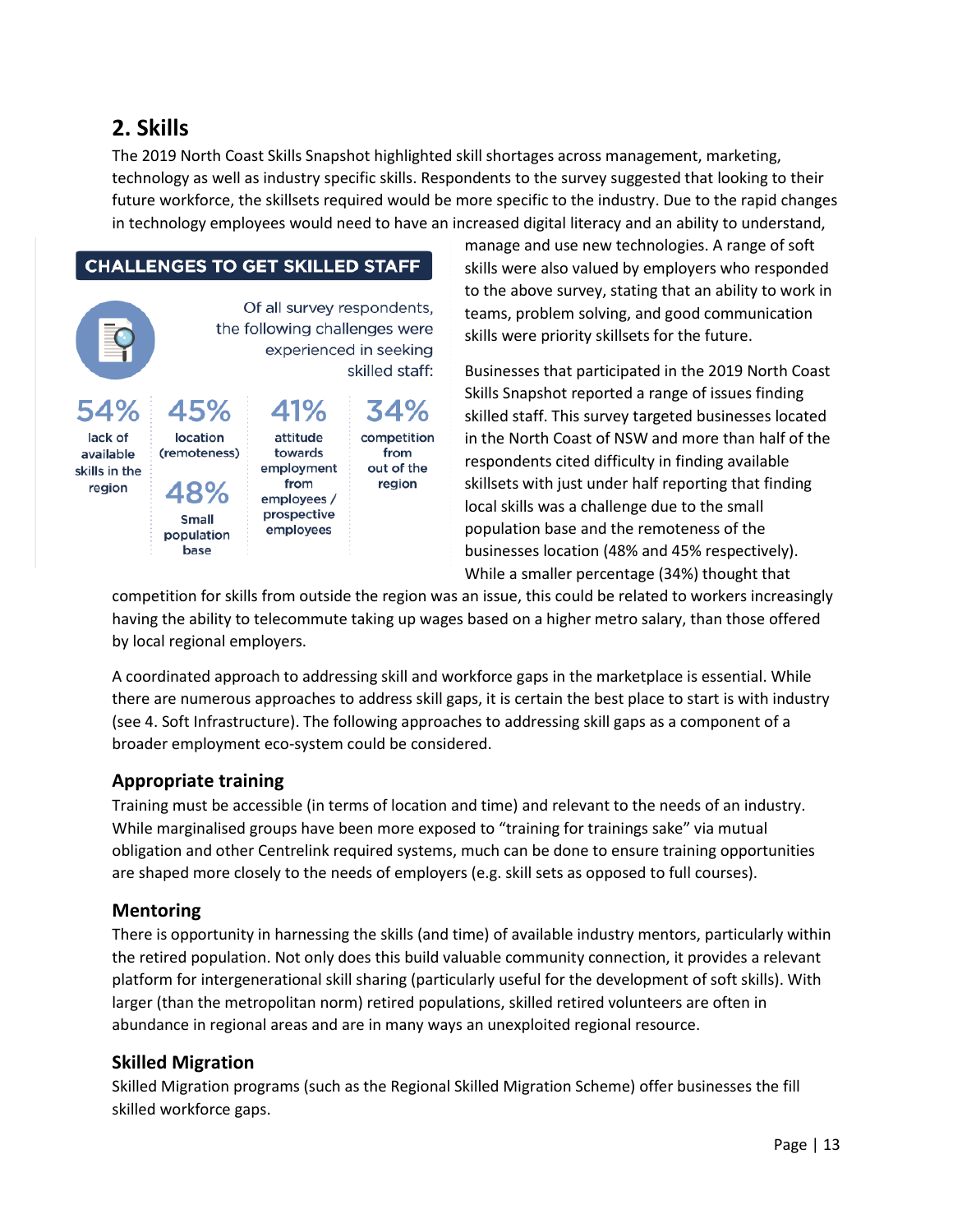#### <span id="page-13-0"></span>**Soft Skills gaps**

A range of soft skills were also valued by employers who responded to the above survey, stating that an ability to work in teams, problem solving, and good communication skills were priority skillsets for the future.

#### <span id="page-13-1"></span>**Labour market programs**

There are numerous programs currently in the marketplace with many designed to incorporate training and work experience. The success rate of these programs is limited often by the ability of the employer to create a job outcome at the end of the program.

- **1. What skills are in demand among employers across the region?**
- **2. What needs to be done to fill this gap within the region?**
- **3. What are the missing drivers to link supply and demand of labour?**
- **4. How can the skills of the ageing workforce be shared with new industry entrants?**
- **5. How can skills be embedded in industry-friendly ways?**
- **6. What training opportunities are currently missing in the North Coast?**
- **7. What are the challenges learners face in accessing skill development opportunities?**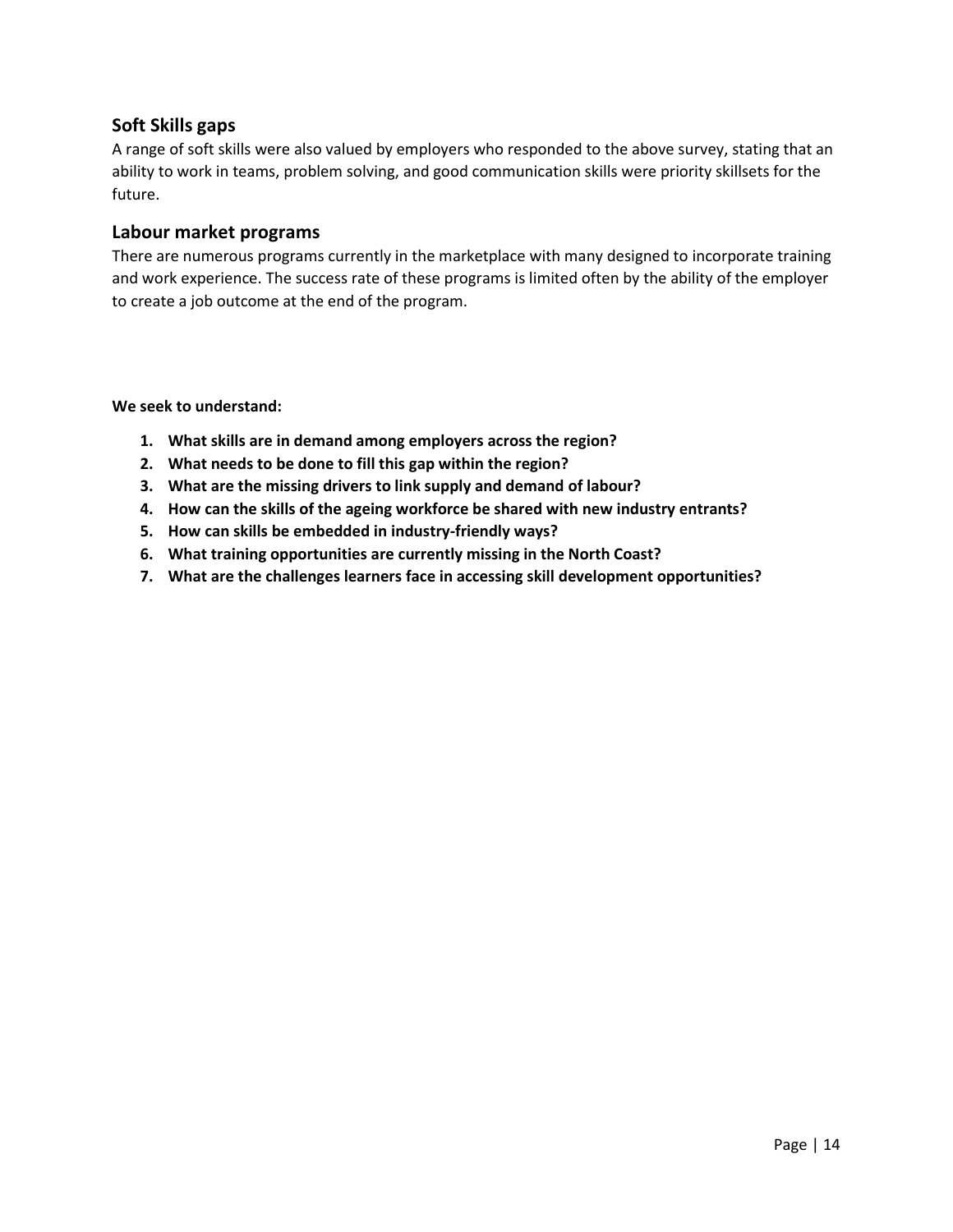## <span id="page-14-0"></span>**3. Support**

Currently support services available in the employment eco-system weigh heavily towards jobseekers. While there are numerous services available to employers, they are generally aligned to growth phases and rarely designed to support human resource management.

#### <span id="page-14-1"></span>**Support to gain and retain workforce**

There is a lost opportunity to provide support for employers in order to gain and sustain employees and job opportunities (as opposed to purely growing the business in order to afford more job opportunities). Red tape alone can discourage employers from creating job opportunities, in fact in the North Coast over 50% of businesses do not employ anyone.

The next tranche of employers, those who employ 4-20 people are most in need of support, usually without in-house HR services these businesses face the greatest challenges in gaining and retaining staff. The success of these businesses is largely influenced by the strengths of their staff with many people often performing multiple roles.

#### <span id="page-14-2"></span>**Collaboration and leadership among the employment 'ecosystem'**

The current model for providing social services to job seekers is based on competition. While this is a healthy economic model in market driven areas of the economy, it has led to an unproductive level of competition among service providers in this social service sector. In addressing a spike in youth unemployment in 2018-19 there were six separate groups working between Grafton and Coffs Harbour alone on various (and overlapping) initiatives. While some stakeholders brought the groups together the lack of collaborative practice did not support a solution to the issue.

This model succeeds by providing continuity of support, yet there is no doubt that it has contributed to the education recidivism issue that has seen many young people in the Mid North Coast with enough Certificate 2 and 3's to 'wallpaper their walls' – yet still there are very few real work outcomes.

There is also a degree of competitiveness among State and Commonwealth providers with some State funded programs unable to work with young people because they have already engaged in Commonwealth programs. Certainly this prevents what is known as 'double dipping' – however it may also mean that young people do not get the best outcome for their needs and/or they go without any income support while the (State) provider is looking for a relevant opportunity for them.

#### <span id="page-14-3"></span>**Penalty based systems**

Current government policies are often described in the media as using the 'stick over the carrot', as a preferred method for dis-incentivising the unemployed to remain on welfare support. First, it must be acknowledged that the vast majority of unemployed do not wish to be unemployed. While current penalty-based systems could be argued as a measure for the small percentage of the currently unemployed cohort, it is a disservice to those who desire gainful employment.

It takes a lot of time to remain unemployed. Many young people find the number of formal obligations required to find work (including job searching, employability courses, work for the dole and community service) takes from their time to discover holistic pathways to real jobs.

Penalties can at times appear to be unfair or unwarranted and a breach can mean that the job seekers lose what is already a very minimal income. Ultimately, this forms a contempt for 'the system' and can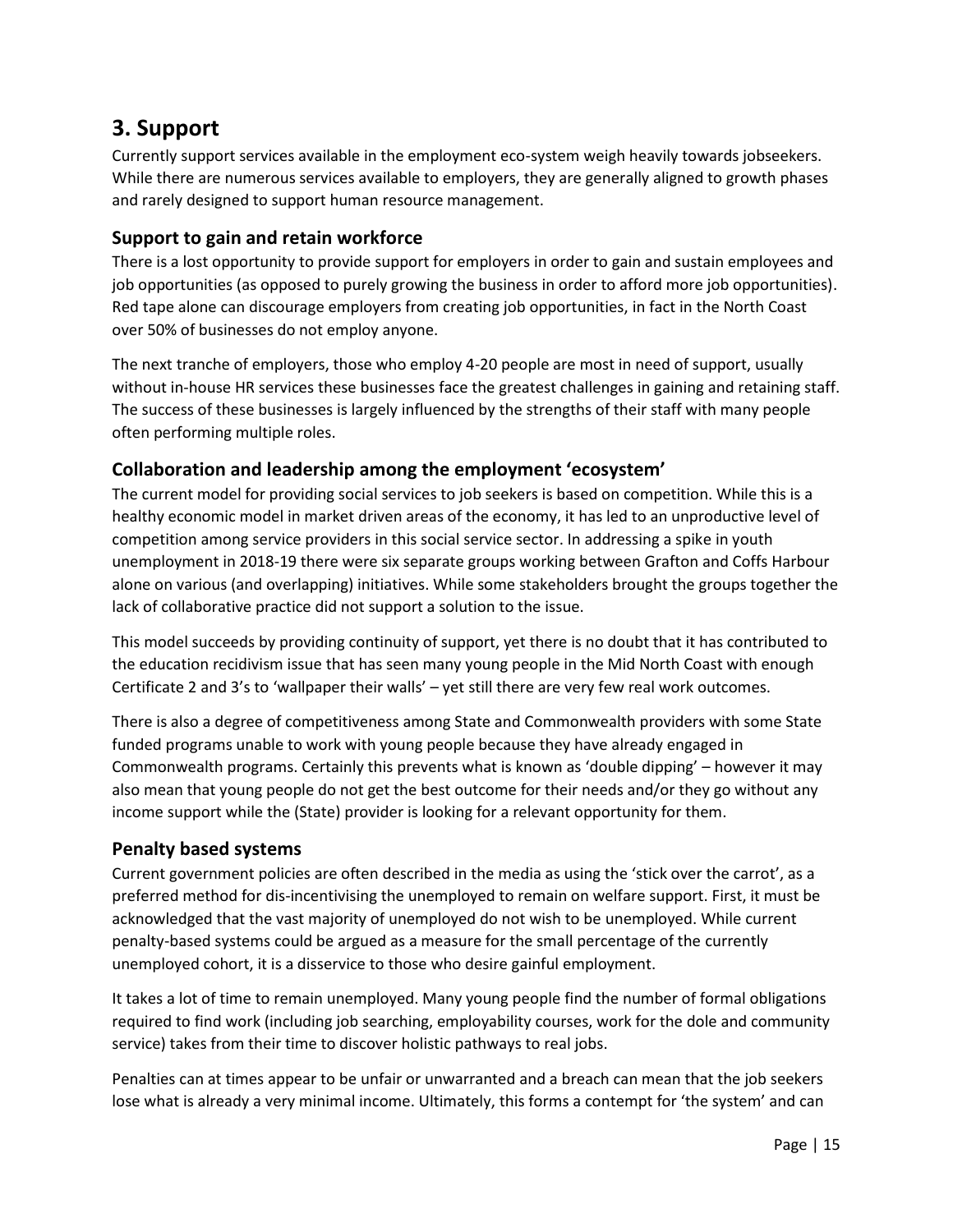result in the many cases throughout the region of people who choose to live 'under the radar' – beyond the system. While these people often live through illegal means, they may also be supported by a benefactor such as a parent or spouse. Both situations further impact upon the individual's ability to embark on an employment pathway and the longer this is left unattended, the more unlikely it will be that it turns around.

#### <span id="page-15-0"></span>**Program design challenges**

The School Based Apprenticeships and Traineeship program (SbAT) could enable employment pathways for young people from year 10 onwards. The program has strong potential to provide supported, cohesive linkages between services, young people and employers. Unfortunately, the red tape surrounding the program requiring up to 9 entities in the system and 56 steps to sign up alienates stakeholders (particularly employers) from the system. There are also ongoing challenges with the support services involved in the SbAT program.

#### <span id="page-15-1"></span>**Support silos**

Young people can become trapped within service silos that do not lead to pathways, rather the services focus on solving a particular issue or (even worse) completing tasks which link directly to a service led key performance indicator. The silos which exist between employment services, training and education, employers and schools and community and welfare services further reinforce the cycle of disadvantage among young people.

In theory, all stakeholders are working towards a positive pathway for the young person, however where language, communication, ideological, and at times, financial barriers exist between service silos it is the young person who will fall between the gaps.

#### <span id="page-15-2"></span>**Programs designed for the marketplace (for employers and jobseekers)**

The School Based Apprenticeships and Traineeship program (SbAT) could enable employment pathways for young people from year 10 onwards. The program has strong potential to provide supported, cohesive linkages between services, young people and employers. Unfortunately, the red tape surrounding the program requiring up to nine entities in the system and 56 steps to sign up alienates stakeholders (particularly employers) from the system.

Jobseekers can become trapped within service silos that do not lead to pathways, rather the services focus on solving a particular issue or (even worse) completing tasks which link directly to a service led key performance indicator. The silos which exist between employment services, training and education, employers and schools and community and welfare services further reinforce the cycle of disadvantage among jobseekers.

#### <span id="page-15-3"></span>**Support for marginalised groups linked to real employment opportunities**

Clearly the issues of unemployment and underemployment presents challenges to the whole community due to the resulting social factors such as poverty, crime, lack of educational attainment and dysfunctional family lives.

One of the greatest challenge for jobseekers is finding support that links to a pathway, rather than a once off service.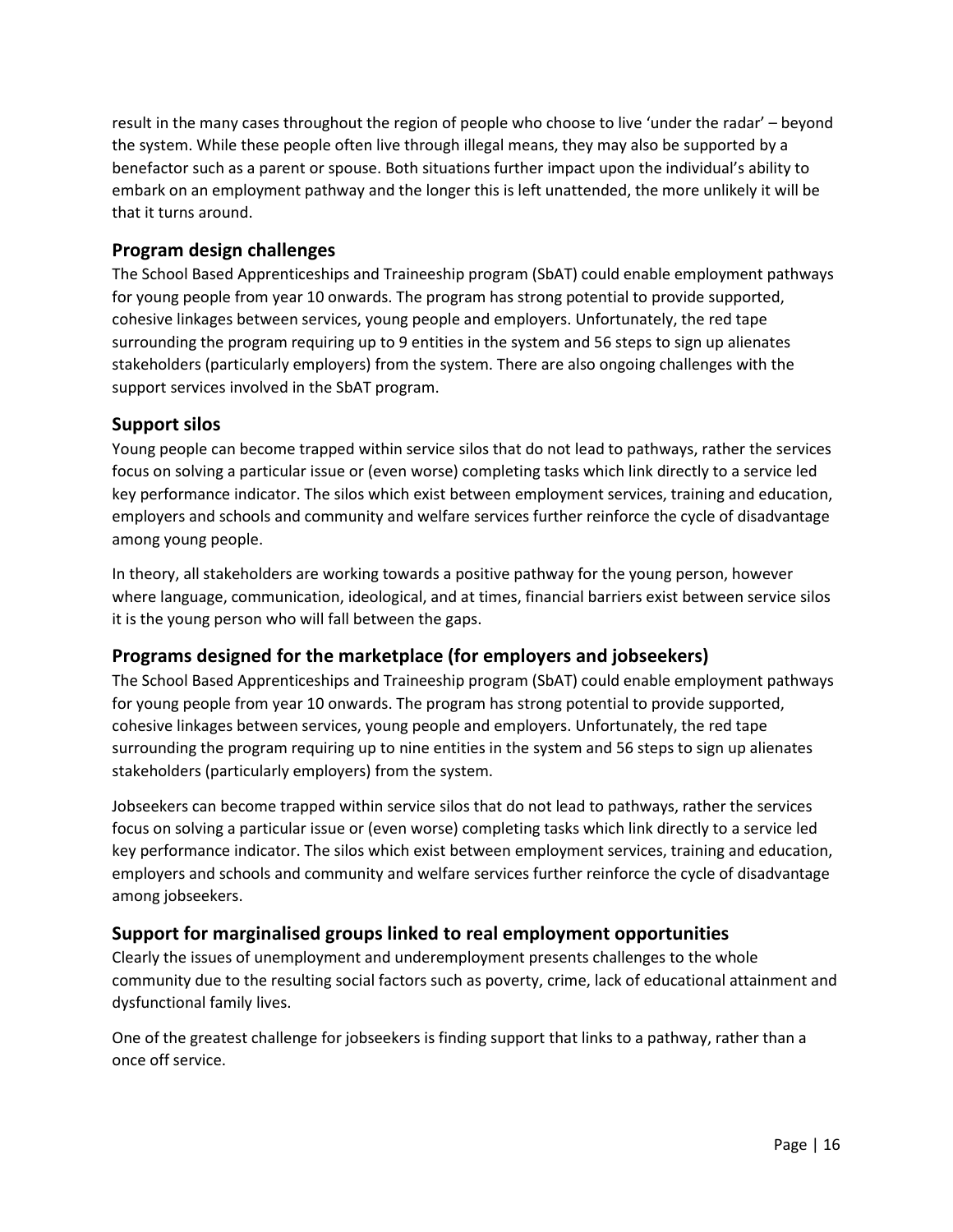#### <span id="page-16-0"></span>**Youth (15-24yrs)**

Recently the unemployment rate among young people in the Coffs / Grafton employment area was 16.8%, the second highest in the state and among the highest in the country. This rate reaching a peak rate of 24.3% in January 2019.

High levels of youth unemployment mean that there is a bubble of unskilled labour within this generation who will not have the skills nor connections to employers to meet the impending workforce shortage that this area will face in coming years as the Baby Boomer generation retires.

#### <span id="page-16-1"></span>**Indigenous population**

Indigenous unemployed persons as a percentage of the Labour Force are over 2.5 times the rate than non-indigenous (Mid North Coast 19.3% and North Coast 18.6% compared with 7.3% and 6.9% nonindigenous).

#### <span id="page-16-2"></span>**Isolated communities**

The North Coast region hosts numerous isolated communities. People who live within these communities can experience extended difficulties in terms of accessing public transport, internet and health / welfare services.

- **1. What support do employers need to create new job opportunities?**
- **2. What support do employers need to sustain job opportunities?**
- **3. How can services be encouraged to work collaboratively?**
- **4. Can funding embed KPIs to address collaborative practice?**
- **5. What can be done to address program design challenges?**
- **6. How can marginalised job seekers retain their right to choice?**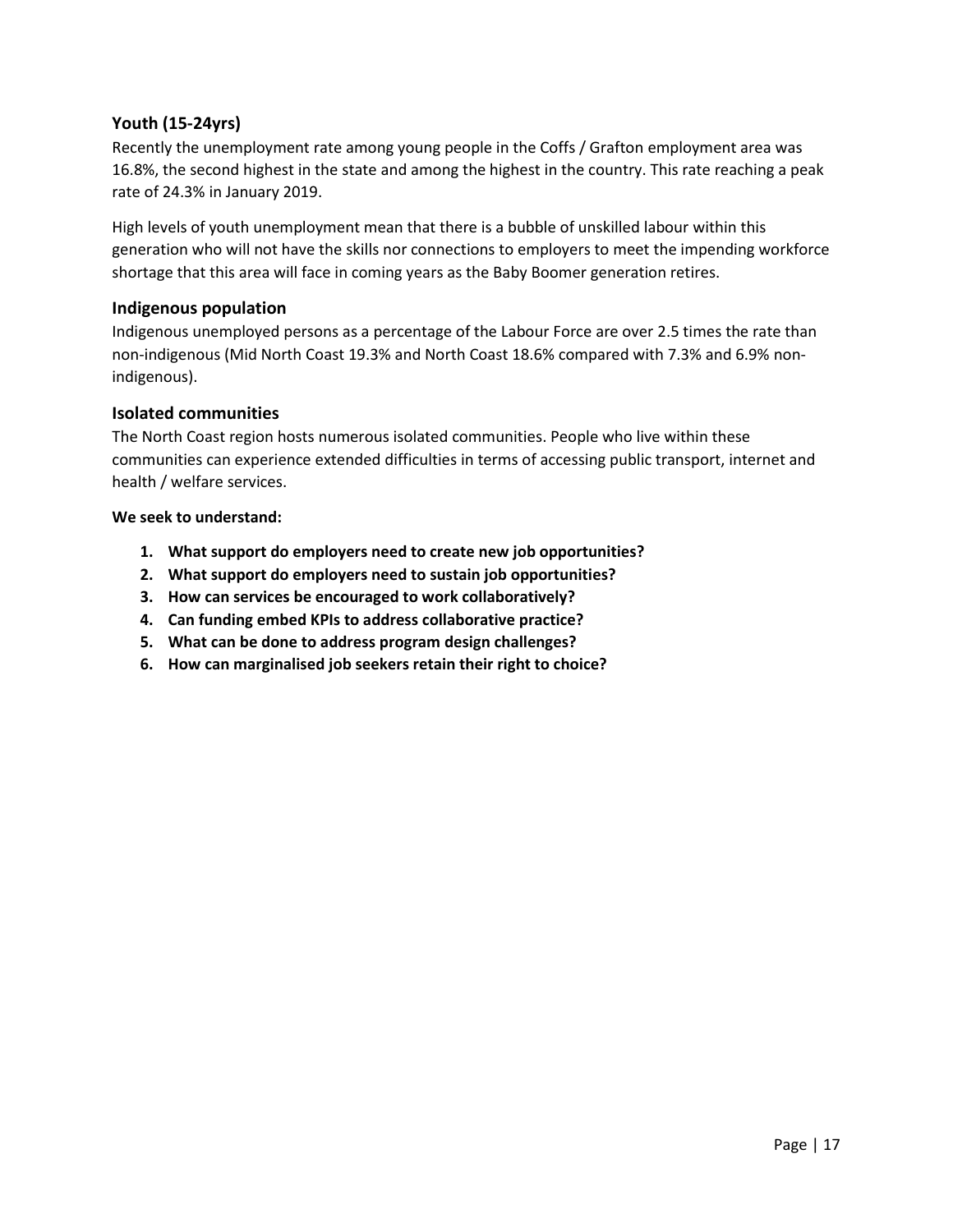## <span id="page-17-0"></span>**4. Infrastructure (hard)**

#### <span id="page-17-1"></span>**Key infrastructure challenges impacting employment**

Without being given a direction to a clear and guiding pathway, job seekers in the North Coast who have had difficult lives, sometimes involving various levels of trauma, mental health issues, neglect and abuse; the climb to a normalised life with sustainable employment is an incredible challenge. From the perspective of young people and their families the key challenges on the surface are those of transport and social challenges which make accessing work difficult from the outset. There is no doubt that transport is a critical challenge for young people living in the regions and while numerous strategies have been implemented to circumvent this, it's not likely to be an issue that will disappear anytime soon.

#### <span id="page-17-2"></span>**Transport**

While various programs and initiatives have been implemented to assist marginalised people to access transport, it is still a large inhibiting factor for regional Australians in accessing employment.

Addressing the ongoing issue of transport is integral in the implementation of a successful employment strategy.

#### <span id="page-17-3"></span>**Internet and connectivity**

The Covid-19 situation has highlighted disadvantage among people who do not have access to fast internet services be it due to lack of access, or lack of affordability. Lack of connection is an issue for many North Coast residents.

#### <span id="page-17-4"></span>**Opportunities in major infrastructure investment**

Billions of dollars of infrastructure investment has taken place over the last few years. Hospitals, major highway upgrades, bridges and correctional centres are being built or underway. The resulting effect on local employment, however, has been mixed. While companies do have procurement requirements which enable employment among some local tenderers and individuals, few long term labour market programs address employment opportunities for local people within these projects.

#### **Procurement incentives**

With major infrastructure projects and other government funded activities remaining in the public landscape for some years there is an excellent opportunity to incorporate major project procurement terms which require employment components to stimulate opportunities for more marginalised candidates. This will become particularly necessary following recent economy downturn.

There is also the opportunity to ensure key performance indicators which bring about real collaboration among service providers are embedded within service agreement with employment, training and social services.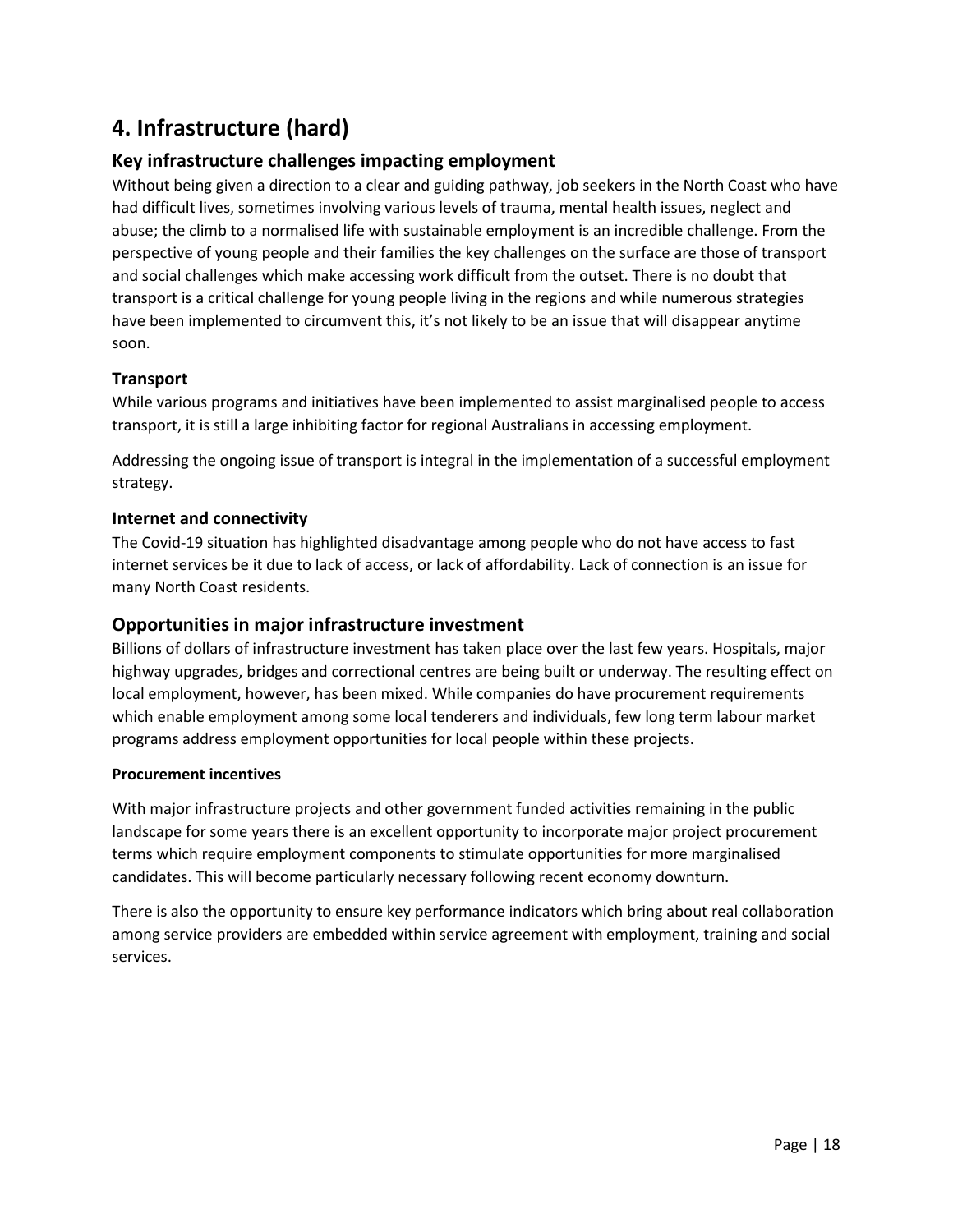- **1. How can we encourage Councils to work across a regional, rather than local government context?**
- **2. How can we solve ongoing challenges of transport and internet connectivity?**
- 3. **What key tangible infrastructure do we require to create sustainable jobs for people in our region?**
- 4. **How can we better prepare the North Coast labour force to work within major infrastructure projects?**